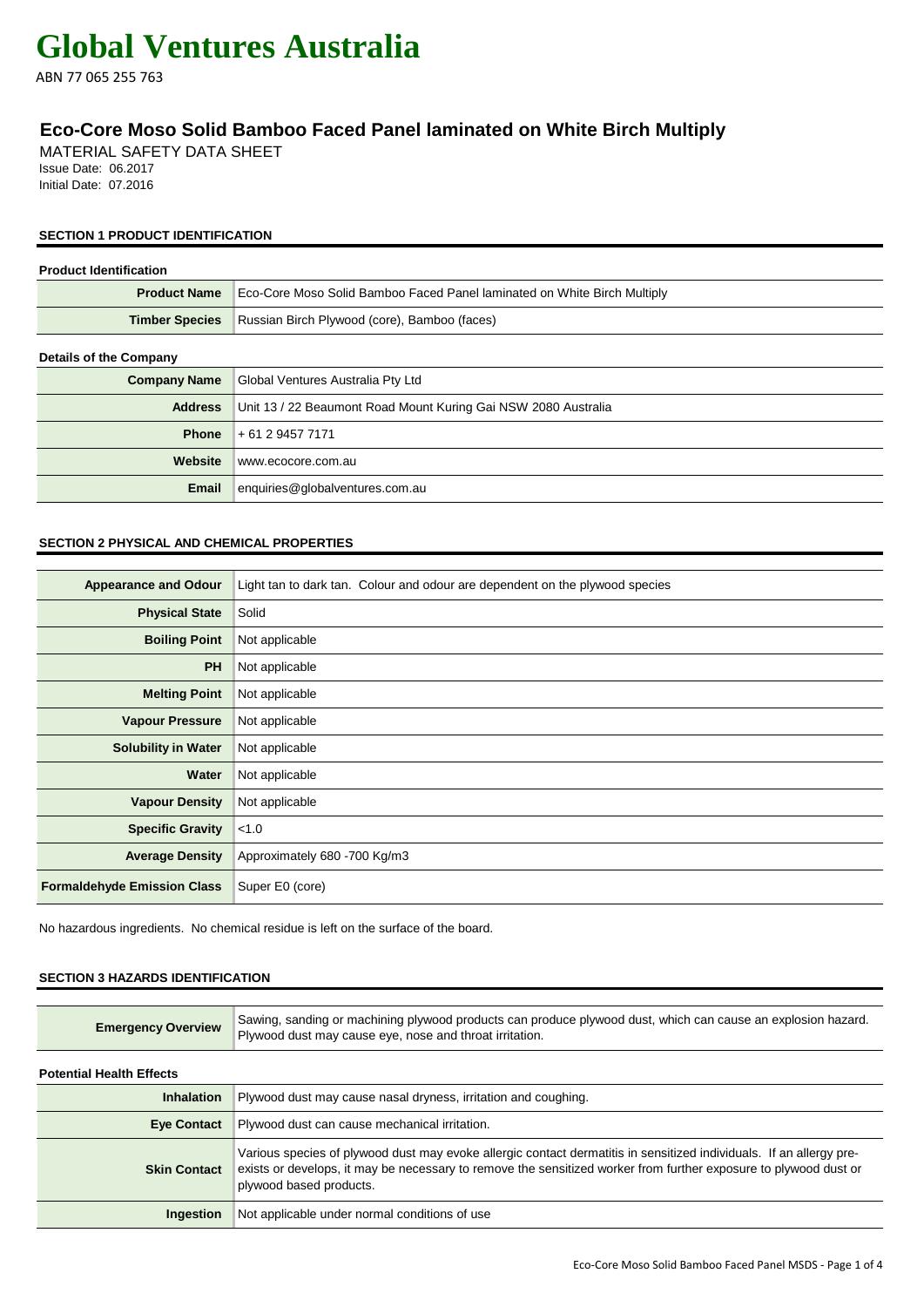ABN 77 065 255 763

#### **SECTION 4 FIRST AID MEASURES**

| <b>Inhalation</b>   | Remove to fresh air. If persistent irritation, severe coughing or breathing difficulty occurs, seek medical attention.                       |
|---------------------|----------------------------------------------------------------------------------------------------------------------------------------------|
| <b>Eye Contact</b>  | Remove contact lenses. Flush eyes, including under eyelids, with little amounts of water. If irritation persists, seek<br>medical attention. |
| <b>Skin Contact</b> | Wash affected areas with soap and water. If rash or persistent irritation or dermatitis occurs, seek medical attention.                      |
| <b>Ingestion</b>    | Not applicable under normal conditions of use                                                                                                |

#### **SECTION 5 FIRE FIGHTING MEASURES**

| <b>Flash Point</b>               | Not applicable                                                                                                                                                                                                                                                                                                                                                                                                                                                                                                                    |
|----------------------------------|-----------------------------------------------------------------------------------------------------------------------------------------------------------------------------------------------------------------------------------------------------------------------------------------------------------------------------------------------------------------------------------------------------------------------------------------------------------------------------------------------------------------------------------|
| <b>Explosion Hazard</b>          | Sawing, sanding or machining plywood products can produce plywood dust as a by product. Plywood dust is a<br>strong to severe explosion hazard if a dust "cloud" contacts an ignition source. 100°C (212°F) has been suggested<br>as the upper temperature limit for continuous exposure for plywood without risk of ignition (plywood dust may even<br>require a lower temperature.) An airborne concentration of 40 grams of dust per cubic metre of air is often used as<br>the lowest explosion limit (LEL) for plywood dust. |
| <b>Fire Extinguishing Media</b>  | Water. Partially burned dust is especially hazardous if dispersed into the air. Remove burned or wet dust to open<br>area after fire is extinguished.                                                                                                                                                                                                                                                                                                                                                                             |
| <b>Hazardous Combustion</b>      | Thermal-oxidative degradation or burning of plywood can produce irritating and potentially toxic fumes and gases<br>including carbon monoxide, aldehydes and organic acids.                                                                                                                                                                                                                                                                                                                                                       |
| <b>Auto Ignition Temperature</b> | 204-260°C (400-500°F)                                                                                                                                                                                                                                                                                                                                                                                                                                                                                                             |

#### **SECTION 6 ACCIDENTAL RELEASE MEASURE**

Not applicable for product in purchased form. Sweep or vacuum dust for recovery on disposal. Plywood dust clean-up and disposal activities should be accomplished in a manner to minimize creation of airborne dust.

#### **SECTION 7 HANDLING AND STORAGE**

| <b>Handling</b> | Provide adequate ventilation to reduce the possible build up of formaldehyde gas, particularly when high<br>temperatures occur. Avoid dusty conditions and provide good ventilation.                                                                                                                       |
|-----------------|------------------------------------------------------------------------------------------------------------------------------------------------------------------------------------------------------------------------------------------------------------------------------------------------------------|
| <b>Storage</b>  | Plywood products are combustible and therefore, should not be subjected to temperatures exceeding the auto<br>ignition temperature. Water spray may be used to wet down plywood dust generated by sawing, sanding or<br>machining to reduce the likelihood of ignition or dispersion of dust into the air. |

#### **SECTION 8 EXPOSURE CONTROLS / PERSONAL PROTECTION**

| <b>Engineering Controls</b>   | Due to explosive potential of plywood dust when suspended in air, precautions should be taken during sanding,<br>sawing or machining of plywood products to prevent an ignition source in ventilation equipment. Use of totally<br>enclosed motors is recommended. Provide local exhaust as necessary to meet OSHA requirements for plywood<br>dust exposure. |
|-------------------------------|---------------------------------------------------------------------------------------------------------------------------------------------------------------------------------------------------------------------------------------------------------------------------------------------------------------------------------------------------------------|
| <b>Respiratory Protection</b> | Wear NIOSH/OSHA approved respirator when the exposure limits to plywood dust may be exceeded.                                                                                                                                                                                                                                                                 |
| <b>Eye Protection</b>         | Recommended goggles or safety glasses as conditions indicate when sawing, sanding or machining plywood<br>products.                                                                                                                                                                                                                                           |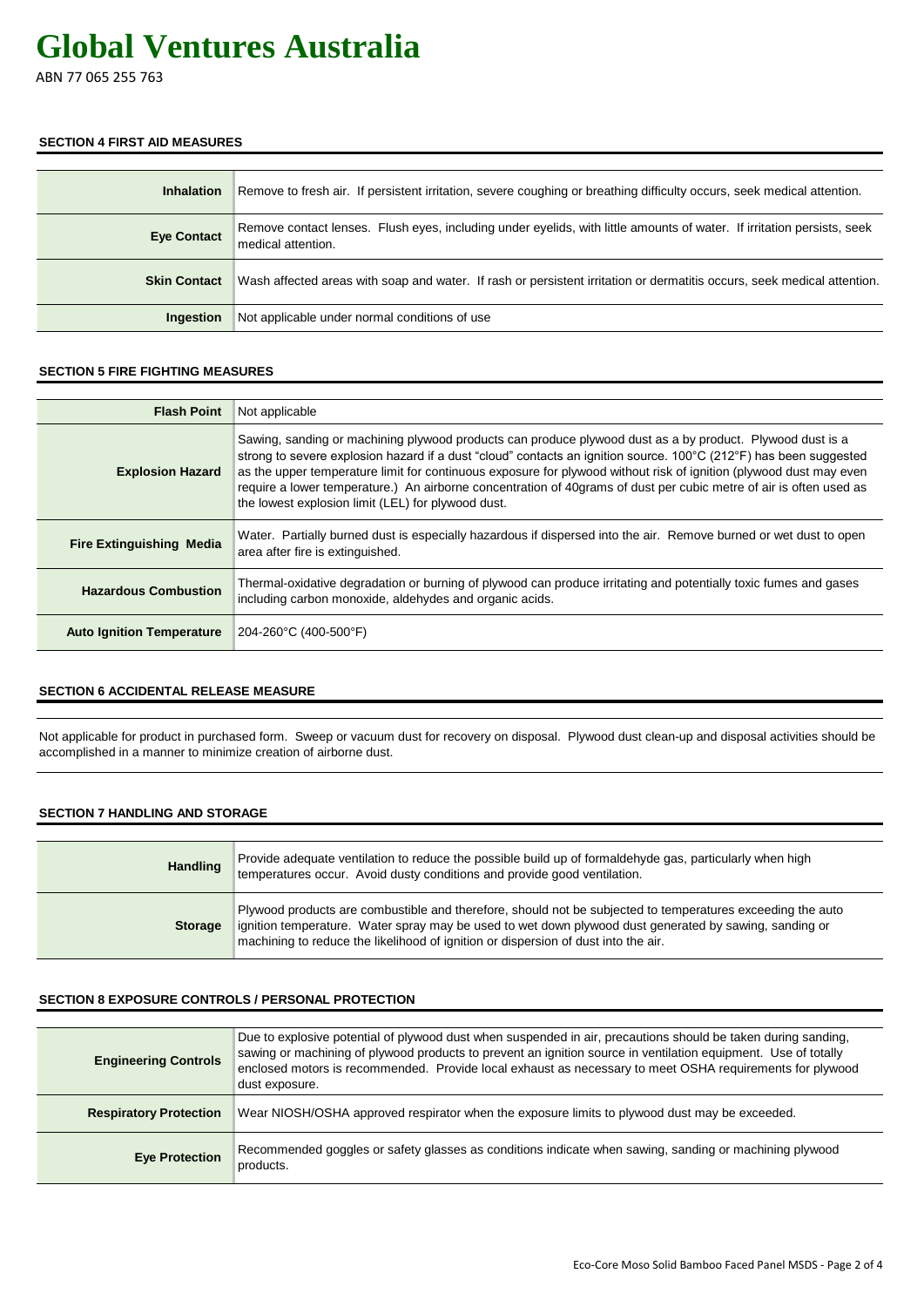ABN 77 065 255 763

|                        | Protective equipment such as gloves and outer garments may be needed to reduce skin contact. Following are<br>plywood dust exposure limits, which are in accordance with those recommended by OSHA in the 1989 revision of<br>PEL <sub>s</sub> . |
|------------------------|--------------------------------------------------------------------------------------------------------------------------------------------------------------------------------------------------------------------------------------------------|
| <b>Skin Protection</b> |                                                                                                                                                                                                                                                  |
|                        | <b>Wood Dust</b>                                                                                                                                                                                                                                 |
|                        | OSHA PEL-TWA - 5mg/m3                                                                                                                                                                                                                            |
|                        | OSHA PEL-STEL - 10mg/m3                                                                                                                                                                                                                          |

#### **SECTION 9 STABILITY AND REACTIVITY**

| <b>Stability</b>                               | Stable under normal conditions                                                                                                                       |
|------------------------------------------------|------------------------------------------------------------------------------------------------------------------------------------------------------|
| <b>Conditions to avoid</b>                     | Plywood dust generated from sawing, sanding or machining the product is extremely combustible. Keep in cool dry<br>place away from ignition sources. |
| <b>Incompatibility (Materials to</b><br>avoid) | Oxidizing agents and drying oils                                                                                                                     |
| <b>Harazdous Polymerization</b>                | Will not occur                                                                                                                                       |

#### **SECTION 10 TOXICOLOGICAL INFORMATION**

| <b>Plywood Dust</b> | Plywood dust generated from sawing, sanding or machining this product may cause nasal dryness, irritation,<br>coughing and sinusitis. OSHA or the National Toxicology Program (NTP) does not consider plywood dust a<br>potential cancer hazard. The International Agency for Research on Cancer (IARC) classifies plywood dust as a<br>carcinogen to humans (Group 1.) This classification is based primarily on IARC's evaluation of increased risk in the<br>occurrence of adenocarcinomas of the nasal cavities and paranasal sinuses associated with exposure to plywood<br>dust. IARC did not find sufficient evidence to associate cancers of the oropharynx, hypopharynx, lung, lymphatic<br>and hematopoietic systems, stomach, colon, or rectum with exposure to plywood dust. |
|---------------------|------------------------------------------------------------------------------------------------------------------------------------------------------------------------------------------------------------------------------------------------------------------------------------------------------------------------------------------------------------------------------------------------------------------------------------------------------------------------------------------------------------------------------------------------------------------------------------------------------------------------------------------------------------------------------------------------------------------------------------------------------------------------------------------|
| <b>Skin Contact</b> | May cause temporary irritation to eyes, nose and throat. Some reports suggest that formaldehyde may cause<br>respiratory sensitization, such as asthma, and that pre-existing respiratory disorders may be aggravated by<br>exposure. Formaldehyde is listed by the IARC as a probable human carcinogen. The NTP includes formaldehyde<br>in the Annual Report on Carcinogens. Formaldehyde is regulated by OSHA as a potential cancer agent.                                                                                                                                                                                                                                                                                                                                            |
| <b>Emission</b>     | Formaldehyde<br>OSHA PEL-TWA - 0.75ppm<br>OSHA PEL-STEL - 2ppm<br>$ACGIH TLV - 0.3ppm$                                                                                                                                                                                                                                                                                                                                                                                                                                                                                                                                                                                                                                                                                                   |

#### **SECTION 11 DISPOSAL CONSIDERATION**

This product is not considered hazardous waste under Federal Hazardous Waste Regulations 40 CFR 251. Please be advised, however, state and local requirements for waste disposal may be different from federal regulations.

Incinerate or landfill in accordance with local, state and federal regulations

#### **SECTION 12 TRANSPORT INFORMATION**

This product is not a DOT hazardous material.